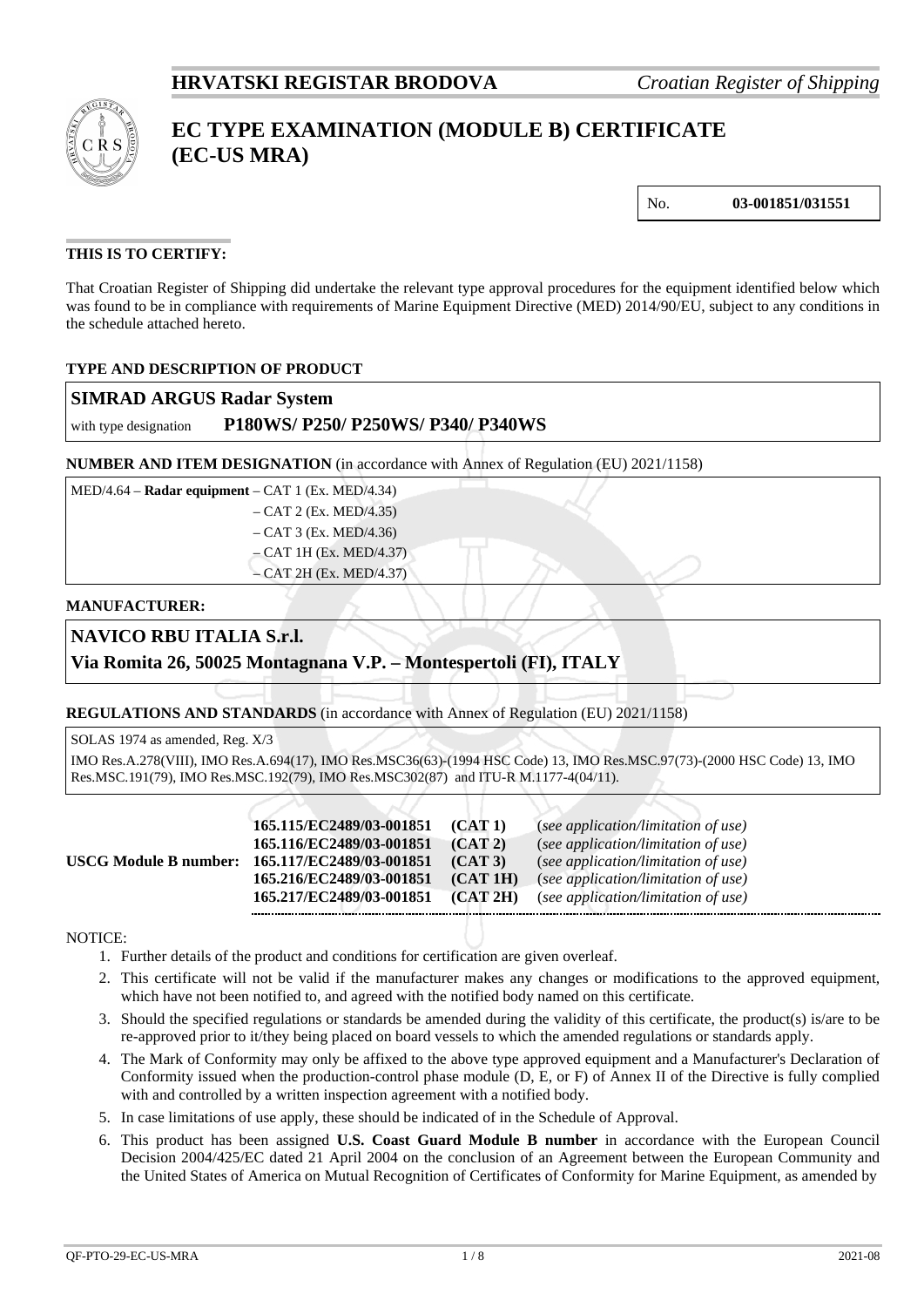$\mathbf{I}$ 

Decision No.1/2018 of the Joint Committee established by the Agreement of the European Community and the United States of America of 18 February 2019.

Issued by Croatian Register of Shipping, notified body number 2489.

| This certificate is valid until: | 2025-09-30        |      |                            |
|----------------------------------|-------------------|------|----------------------------|
| Place and date:                  | Split, 2021-09-30 | Seal |                            |
|                                  |                   |      | Signature                  |
|                                  |                   |      | Marinko Popović, dipl.ing. |
|                                  |                   |      |                            |
|                                  |                   |      |                            |
|                                  |                   |      |                            |
|                                  |                   |      |                            |
|                                  |                   |      |                            |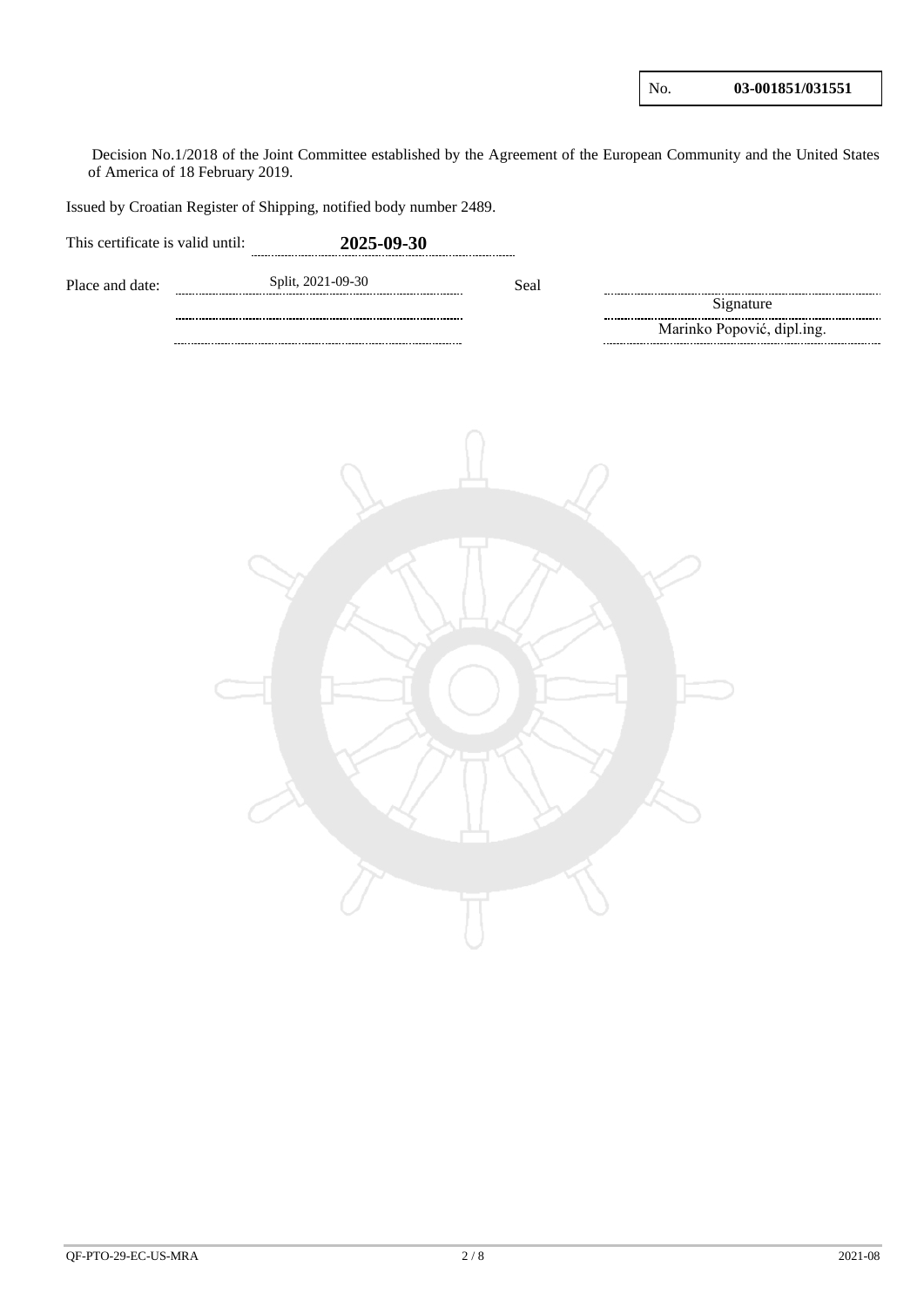# **THE SCHEDULE OF APPROVAL**

#### 1. PRODUCT DESCRIPTION

*ARGUS RADAR SYSTEM consists of the different components: This is stated in the Annex 1 to this EC type examination (Module B) certificate) System may be configured in accordance with correlation table: This is stated in the Annex 2 to this EC type examination (Module B) certificate)* 

#### 2. APPLICATION/LIMITATION OF USE

*ARGUS Radar System is found to comply with the Radar carriage requirements for different kind of vessels in all three categories CAT 3, CAT 2, CAT 1 as well as for HSC vessels:*

|                                               | CAT3     | CAT2     | CAT 1      |
|-----------------------------------------------|----------|----------|------------|
| Minimum operational display area diameter     | $180$ mm | $250$ mm | $320$ mm   |
| Auto acquisition of targets                   |          |          | Yes        |
| Minimum acquired radar target capacity        | 20       | 30       | 40         |
| Minimum activated AIS target capacity         | 20       | 30       | 40         |
| Minimum sleeping AIS target capacity          | 100      | 150      | <b>200</b> |
| Minimum total AIS target and reports capacity | 120      | 180      | 240        |
| Trial manoeuvre                               |          |          | Yes        |
|                                               |          |          |            |

*This product has been assigned U.S. Coast Guard Approval Category for the Radar Equipment with Automatic Radar Plotting Aid (ARPA), Radar Equipment with Automatic Tracking Aid (ATA) as well as Radar Equipment with Electronic Plotting Aid (EPA). However, the manufacturer must obtain the Federal Communication Commission (FCC) certification on the Radar System before installation on board the U.S. vessel.*

*The system is tested for compliance to communicate with Bridge Alert Management System (BAM) and Bridge Navigational Watch Alarm System (BNWAS).*

#### 3. DESIGN DRAWINGS AND SPECIFICATIONS

*250/180 WS radar display (M50xx Monitors) with SRT S-Band Down Mast Radar Sensor, dwg.no. 992-0001-00; 250/180 WS radar display (M50xx Monitors) with SRT S-Band Up Mast Radar Sensor, dwg.no. 992-0002-00; 250/180 WS radar display (M50xx Monitors) with SRT X-Band Down Mast Radar Sensor, dwg.no. 992-0007-00; 250/180 WS radar display (M50xx Monitors) with SRT X-Band Up Mast Radar Sensor, dwg.no. 992-0008-00;*

#### *MANUALS:*

*ARGUSRADAR-SYSTEM\_UM\_EN\_988-10185-005 – ARGUS ARGUSRADAR-SYSTEM\_QRC\_988-10190-00X – ARGUS ARGUSRADAR-SYSTEM\_ISM\_EN\_988-10187-005 – ARGUS ArgusRadar\_S-Band\_TM\_EN\_988-10609-00X\_Interior – Argus ArgusRadar\_SRT-Adapter-Box\_TM\_EN\_988-10610-00X\_Interior\_p – Argus ArgusRadar\_X-Band\_TM\_EN\_988-10186-00X\_Interior – Argus M5000\_UM\_EN\_988-10795-00X\_p – M50XX series displays 304610P001\_Manuale+Tecnico+SELUX+ST\_Rev.H – Selux 304645P001\_SELUX ST Quick Reference Card\_Rev.D – Selux 304645P001\_SELUX ST Quick Reference Card\_Rev.E – Selux MAN-SRT25XD-001\_Rev\_2 – SRT MAN-SRT25XD-001\_Rev\_3 – SRT MAN-SRT30SD-001\_Rev.2 – SRT*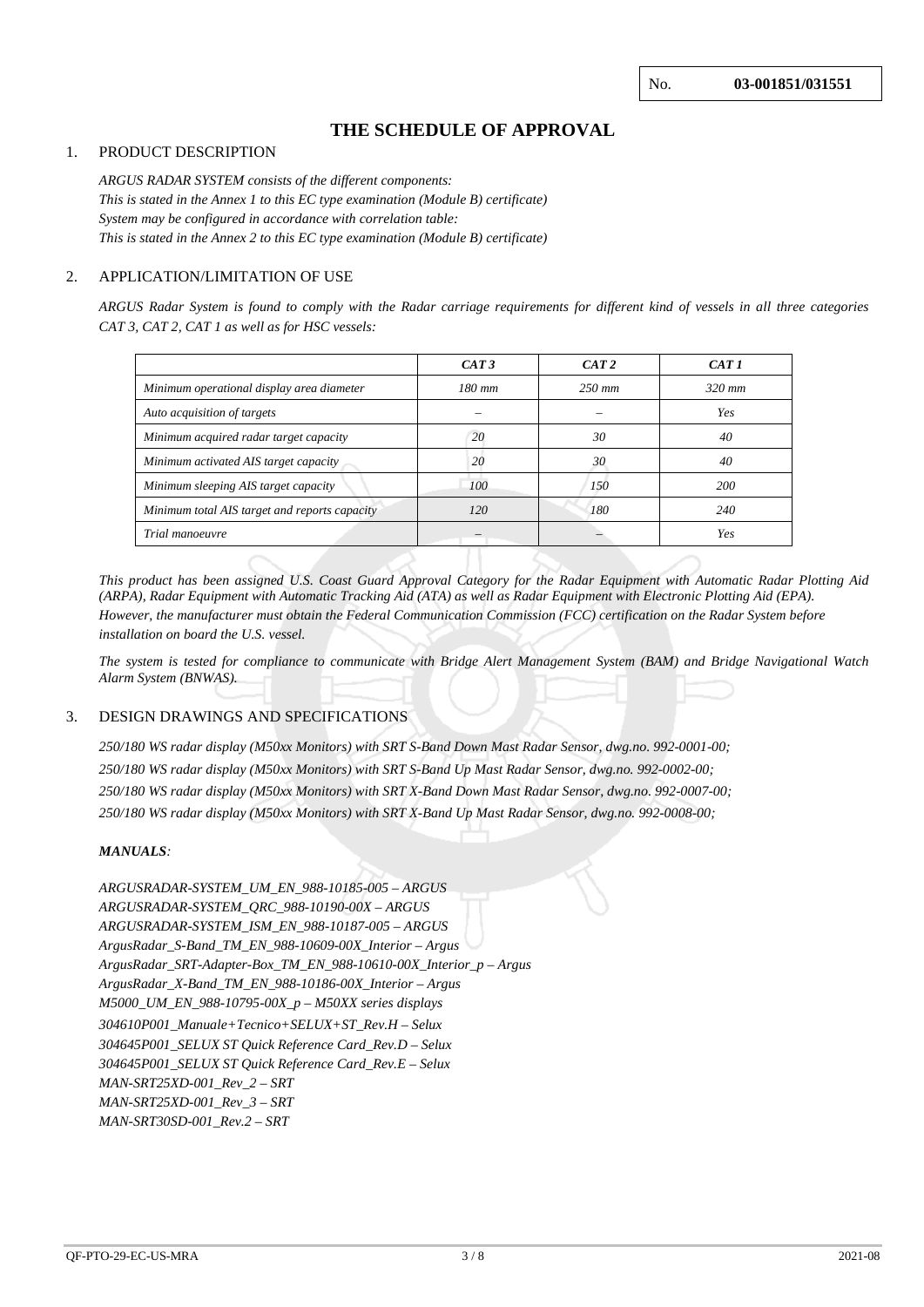#### 4. TYPE TEST RECORDS/LABORATORY RECOGNITION STATUS

*Performance testing – IEC 62388 Ed. 2.0 (2013-06), CRS witness test – Montagnana, July 2016.; Presentation of navigation information – IEC 62288 Ed. 2.0 (2014-07), CRS witness test – Montagnana, July 2016; Serial interface testing – IEC 61162-1(2016) & IEC 61162-2 Ed. 1.0 (1998), CRS witness test – Montagnana, August 2019.; Environmental testing – IEC 60945 Ed. 4.0 (2002-08) including Corrigendum 1(2008); CRS letter of approval – 1879/TSE/VB/031175 dated 2016-07-27; Bridge alert management testing – IEC 62923-1 Ed. 1.0 (2018) & IEC 62923-2 Ed. 1.0 (2018), Montagnana, September 2021; CRS letter of approval – 1967/TSE/NP/031551 dated 2021-09-23.*

#### 5. MATERIALS OR COMPONENTS REQUIRED TO BE TYPE APPROVED OR TYPE TESTED

*This approval remains valid for subsequent minor software amendments, as allowed by the SW numerical format. Written details of any such modification shall be submitted to and accepted by the approvals authority.*

#### 6. OTHER MATERIALS AND/OR COMPONENT

*In case of AC application and use of SIMRAD Monitors type M50xx, external Power Supply Unit TR100M240-12E13 or TR100M240- 1520E13 shall be used.*

#### 7. PRODUCTION SURVEY REQUIREMENTS

*The manufacturer is allowed to affix the Mark of Conformity to equipment referred and to issue a Declaration of Conformity as long as either of the following is fulfilled:*

*Module D – The quality system for production and testing shall be approved by the Notified Body.*

#### 8. ONBOARD INSTALLATION AND MAINTENANCE REQUIREMENTS

*The installation on board shall be verified and tested according to Installation & Operation Manual.*

#### 9. MARKING AND IDENTIFICATION



Subject to compliance with the conditions in this Schedule of Approval which forms part of certificate, and those of Articles 9, 10 and 15 of the Directive, the Manufacturer is allowed to affix the "Mark of Conformity" to the Product described herein.

xxxx/yy *xxxx - the number of the Notified Body undertaking surveillance module(2489 in case of CRS) yy - the last two digits of year mark affixed*

> This product has been assigned US Coast Guard Module B number **165.115/EC2489/03-001851, 165.116/EC2489/03-001851, 165.117/EC2489/03-001851, 165.216/EC2489/03-001851 and 165.217/EC2489/03-001851**. In those instances where the Notified Body conducting the conformity assessment in accordance with either Module D, E or F of the Marine Equipment Directive is not CRS, such Notified Body would use the above U.S. Coast Guard Module B number to provide the manufacturer with the U.S. Coast Guard approval number by noting it on the Certificate of Conformity, thereby authorizing the manufacturer to mark the product accordingly.

#### 10. OTHER

 *SOFTWARE:*

| Main           | ATA                              | <i>IOVP</i>    | Video<br>Processor | Graphical<br>Accelerator | Control Panel | <b>TX/RX</b> |
|----------------|----------------------------------|----------------|--------------------|--------------------------|---------------|--------------|
| 227<br>J. J. I | $\cdot$ $\sim$ $\sim$<br>ن مدد ب | າ າ ດ<br>J.4.0 | -<br>.             | .                        | 10            | 81D          |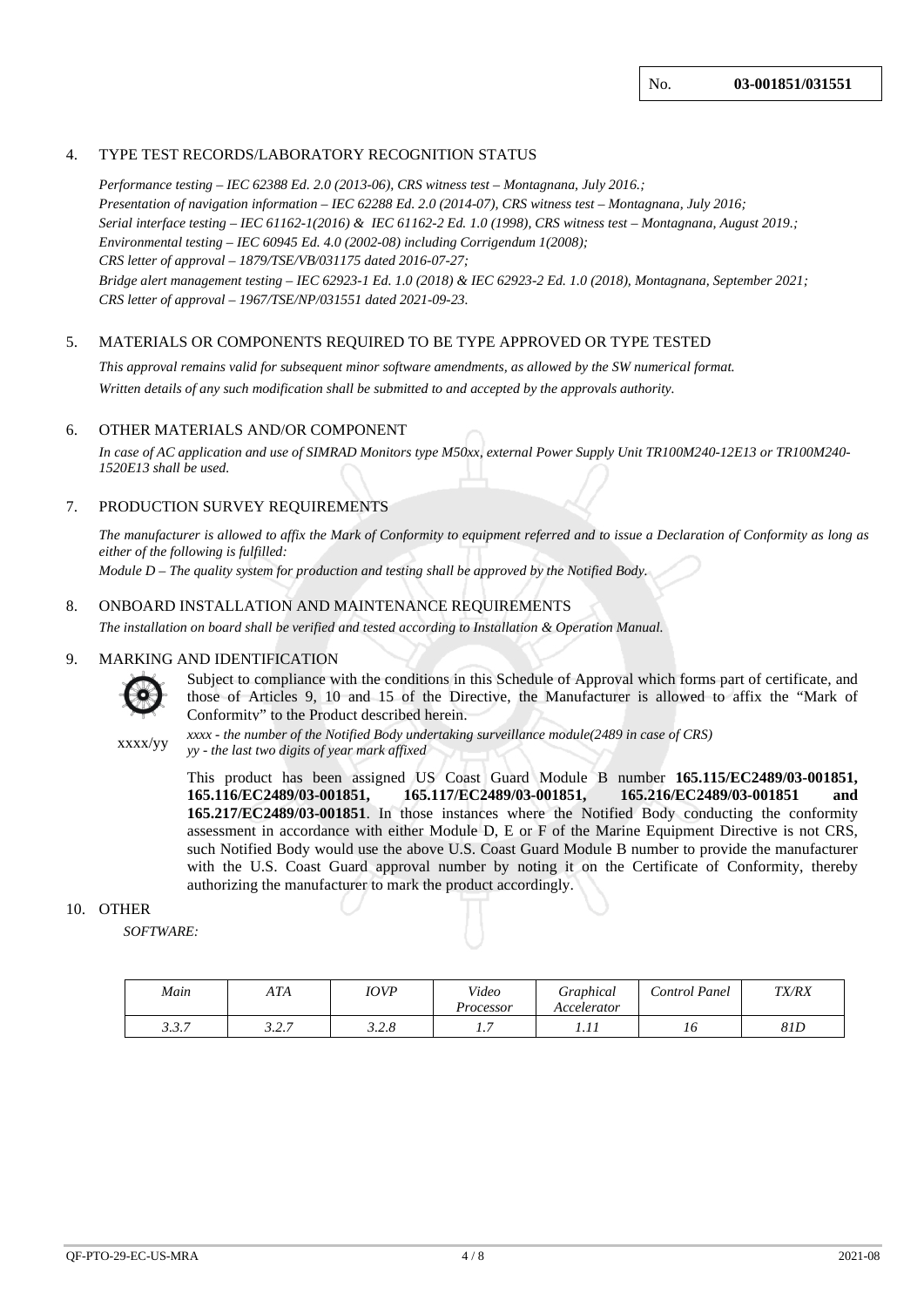# **APPENDIX – TYPE EXAMINATION DOCUMENTATION TEST REPORTS**

| Document title                                                                                  | Identification number     | Revision index       |
|-------------------------------------------------------------------------------------------------|---------------------------|----------------------|
| Optic tests Radar Simrad M5027 - INOA                                                           | 3F-RT16008                | July 22, 2016        |
| Optic tests Radar Display Consilium<br>T340 (SN AL520) - INOA                                   | 3F-RT08025bis             | February 5, 2009     |
| Optic tests Radar Display Consilium<br>T250 (SN AL521) - INOA                                   | 3F-RT08026bis             | February 5, 2009     |
| Optic tests Radar Display Consilium<br>T340 (SN AL522) - INOA                                   | 3F-RT08027bis             | February 5, 2009     |
| Optic tests Radar Display Simrad<br>16" – INOA                                                  | 3F-RT14007                | Sept 26, 2014        |
| Optic tests Radar Display Simrad<br>$19" - INOA$                                                | 3F-RT14008                | Sept 26, 2014        |
| Optic tests Radar Display Simrad<br>$24" - INOA$                                                | 3F-RT14009                | Sept 26, 2014        |
| Optic tests Radar Display Hatteland<br>$24" - INOA$                                             | 3F-RT14010                | October 03, 2014     |
| Optic tests Radar Display Hatteland<br>$26" - INOA$                                             | 3F-RT14012                | October 24, 2014     |
| Flickering test Hatteland 23.1" - INOA                                                          | 3F-RT16006                | July 20, 2016        |
| Flickering test Hatteland 19" - INOA                                                            | 3F-RT16007                | <i>July 20, 2016</i> |
| Antenna_Diagram_and_Gain_SBand_Antenna -<br><b>SELEX GALILEO</b>                                | ANT12LP-S0001             | 10/04/2012           |
| <b>BSH</b> Assessment Report-<br>TFT Monitor for Marien radar system Argus                      | BSH/4543/001/4342800/14-2 | Dec 2, 2014          |
| <b>BSH</b> Assessment Report-<br>TFT Monitor for Marien radar system Selux ST                   | BSH/4612/4341796/10       | 13th 10 2010         |
| <b>BSH</b> Assessment Report-<br>Approval of TFTs display per usage with Selux ST               | BSH/4612/4341441/10-1     | November 23rd, 2010  |
| Test report ST 340 Chart Radar BSH                                                              | BSH-4543-001-4342570-14   | January 28th, 2014   |
| Test report SRT 12/002 - SRT 25/002                                                             | BSH/4543/001/4342903/15   | February 9, 2015     |
| Test report Seleux ST                                                                           | BSH/4612/4340779/08-2     | March 31st, 2009     |
| Test report Seleux ST                                                                           | BSH/4612/4340779/09-2     | $6th$ April 2009     |
| Test report Selux ST 250 ST 340 ST 340 WD                                                       | BSH/4612/4341441/10-1     | July 22nd, 2010      |
| Test report Selux ST 340                                                                        | BSH/4612/4341831-2/11     | November 03, 2011    |
| Test report Selux ST 250 ST 340 ST 340 WD                                                       | BSH/4612/4341831/12-1     | August 24th, 2012    |
| CETECOM - Test report S-BAND UP MAST                                                            | 1-3423-11-01-10           | 2012-05-23           |
| <b>CETECOM</b> - Test report S-BAND UP MAST                                                     | 2-3052-01-02/02           | 25.11.2002           |
| <b>CETECOM</b> - Test report X-BAND                                                             | 4-2638-01-04/07           | 10.08.2007           |
| BSH Comfort_Letter_ref_ARGUS NEW SOFTWARE                                                       | 4581-001-4342610/14       | 17. April 2015       |
| <b>BSH</b> Assesment report Hatteland 26"                                                       | BSH/4612/4342080/12-1     | <i>July 13, 2012</i> |
| <b>BSH</b> Assesment report ISIC 26"                                                            | BSH/4612/4342080/12-2     | <i>July 13, 2012</i> |
| CETECOM Report-<br>Unwanted_emission_of_SBand_Transeciver_OOB                                   | 1-3423/11-01-10           | 2012-05-23           |
| Politecnico di Milan -<br>Wind-Tunnel-Test-on-a-Radar-Scanner                                   | P63/11                    | September 7, 2011    |
| NAVICO - Test Report on IEC 62923-1 (2018) and IEC<br>62923-2 (2018), CRS witnessed, 2021-09-06 | Navico<br>TestLink        | 08.09.2021.          |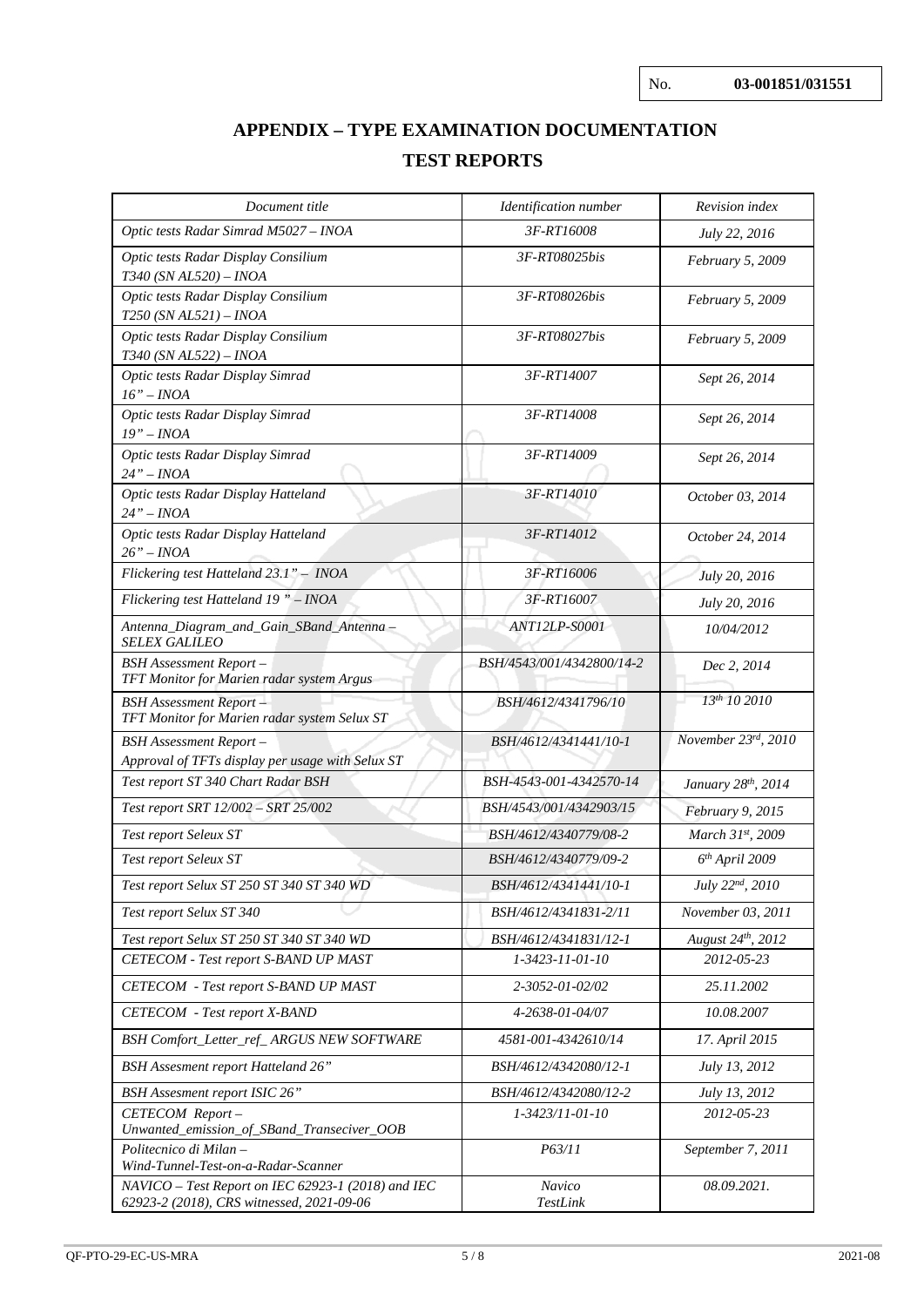# **ANNEX 1 TO EC TYPE EXAMINATION (MODULE B) CERTIFICATE No.: 03-001851/031551**

# **ARGUS RADAR SYSTEM COMPONENTS**

| N <sub>O</sub>   | Type Designation<br>Designation                  |                                                                                                                                                                                                                                                       | <b>Notes</b>                                                                                                                                              |  |  |  |  |  |  |
|------------------|--------------------------------------------------|-------------------------------------------------------------------------------------------------------------------------------------------------------------------------------------------------------------------------------------------------------|-----------------------------------------------------------------------------------------------------------------------------------------------------------|--|--|--|--|--|--|
| 1.1              | X-Band Scanner<br>(for SRT/TMTR transceiver)     | a) 6 ft Array, unit type ANT6X-001<br>b) 9 ft Array, unit type ANT9X-001<br>c) 12 ft Array, unit type ANT12X-001 <sup>1</sup>                                                                                                                         | $1$ only in combination with 2.1 or 3.1                                                                                                                   |  |  |  |  |  |  |
| 2.1              | X-Band Transceiver (up mast,<br>SRT)             | a) 12 kW, unit type $SRT/12$ -002<br>b) 25 kW, unit type $SRT/25-002$                                                                                                                                                                                 |                                                                                                                                                           |  |  |  |  |  |  |
| 2.2              | X-Band Transceiver (up mast,<br>SRT) HSC         | a) 12 kW, unit type $SRT/12$ -003<br>b) 25 kW, unit type SRT/25-003                                                                                                                                                                                   |                                                                                                                                                           |  |  |  |  |  |  |
| 2.3a             | X-Band Transceiver (down mast,<br>TMTR)          | 25 kW, unit type TMTR/X-001 <sup>23</sup>                                                                                                                                                                                                             | $2$ Not to be mounted on the bridge<br><sup>3</sup> Power supply 220 VAC / 50 Hz                                                                          |  |  |  |  |  |  |
| 2.3 <sub>b</sub> | X-Band Transceiver (down mast,<br>TMTR)          | 25 kW, unit type TMTR/X-002 <sup>234</sup>                                                                                                                                                                                                            | $2$ Not to be mounted on the bridge<br><sup>3</sup> Power supply 220 VAC / 50 Hz<br>$4$ Can be powered by 380 V / 50 Hz 3-phase<br>alternatively          |  |  |  |  |  |  |
| 3.1              | X-Band Turning Unit, SRT                         | Pedestal, unit type SRT/PED-001                                                                                                                                                                                                                       |                                                                                                                                                           |  |  |  |  |  |  |
| 3.2              | X-Band Turning Unit, SRT, HSC                    | Pedestal, unit type SRT/PED-002                                                                                                                                                                                                                       |                                                                                                                                                           |  |  |  |  |  |  |
| 4.1              | S-Band Scanner (for SRT<br>transceiver)          | 12 ft Array, unit type ANT12LP/S-001                                                                                                                                                                                                                  |                                                                                                                                                           |  |  |  |  |  |  |
| 5.1              | S-Band Transceiver (up mast,<br>SRT)             | 30 kW, unit type UPMAST/S-001                                                                                                                                                                                                                         |                                                                                                                                                           |  |  |  |  |  |  |
| 5.2              | S-Band Transceiver (up mast,<br>SRT)HSC          | 30 kW, unit type UPMAST/S-002                                                                                                                                                                                                                         |                                                                                                                                                           |  |  |  |  |  |  |
| 5.3a             | S-Band Transceiver (down mast,<br>TMTR)          | 30 kW, unit type TMTR/S-001 234                                                                                                                                                                                                                       | $2$ Not to be mounted on the bridge<br><sup>3</sup> Power supply 220 VAC / 50 Hz<br><sup>4</sup> Can be powered by 380 V / 50 Hz 3-phase<br>alternatively |  |  |  |  |  |  |
| 5.3b             | S-Band Transceiver (down mast,<br>$TMTR$ )       | 30 kW, unit type TMTR/S-002 <sup>23</sup>                                                                                                                                                                                                             | $2$ Not to be mounted on the bridge<br><sup>3</sup> Power supply 220 VAC / 50 Hz                                                                          |  |  |  |  |  |  |
| 6.1              | S-Band Turning Unit, SRT                         | Pedestal, unit type PED/S-001                                                                                                                                                                                                                         |                                                                                                                                                           |  |  |  |  |  |  |
| 6.2              | S-Band Turning Unit, SRT, HSC                    | Pedestal, unit type PED/S-002                                                                                                                                                                                                                         |                                                                                                                                                           |  |  |  |  |  |  |
| 7a               | Display Unit 180 mm PPI                          | a) M5016 monitor 000-12209-001 <sup>8</sup> (Simrad)<br>b) M5019 monitor 000-12210-001 <sup>8</sup> (Simrad)<br>For AC applications with M50XX Monitor<br>Power Supply<br><i>TR100M240-12E13</i><br>TR100M240-1520E13                                 | <sup>8</sup> Display installed and operated flush and<br>bracket mounted                                                                                  |  |  |  |  |  |  |
| 7b               | Display Unit 250 mm PPI (19"<br>unit type)       | JH 19T14 COD-AA1-AABA <sup>6</sup> (Hatteland)                                                                                                                                                                                                        | $6$ Display only installed and operated flush<br>mounted                                                                                                  |  |  |  |  |  |  |
| 7c               | Display Unit 250 mm PPI (24"<br>unit type)       | a) M5024 monitor 000-11781-0018 (Simrad)<br>For AC applications with M50XX Monitor<br>Power Supply<br>TR100M240-12E13<br>TR100M240-1520E13<br>b) HD 24T21 COD-MA1-FAGA <sup>6</sup> (Hatteland)<br>c) HD 24T21 NVC-MA4- FAGA <sup>6</sup> (Hatteland) | <sup>8</sup> Display installed and operated flush and<br>bracket mounted<br>$6$ Display only installed and operated flush<br>mounted                      |  |  |  |  |  |  |
| 7d               | Display Unit 320 mm PPI<br>$(23,1)$ " unit type) | JH 23T14 COD-MAI-AABA <sup>67</sup> (Hatteland)                                                                                                                                                                                                       | $6$ Display only installed and operated flush<br>mounted<br><sup>7</sup> Operating only on DVI interface                                                  |  |  |  |  |  |  |
| 7e               | Display Unit 320 mm PPI<br>$(26"$ unit type)     | a) JH 26T11 COD-AA1-AOBA <sup>6</sup> (Hatteland)<br>b) HD 26T21 COD-MA1-FAGA <sup>6</sup> (Hatteland)                                                                                                                                                | $6$ Display only installed and operated flush<br>mounted                                                                                                  |  |  |  |  |  |  |
|                  |                                                  |                                                                                                                                                                                                                                                       |                                                                                                                                                           |  |  |  |  |  |  |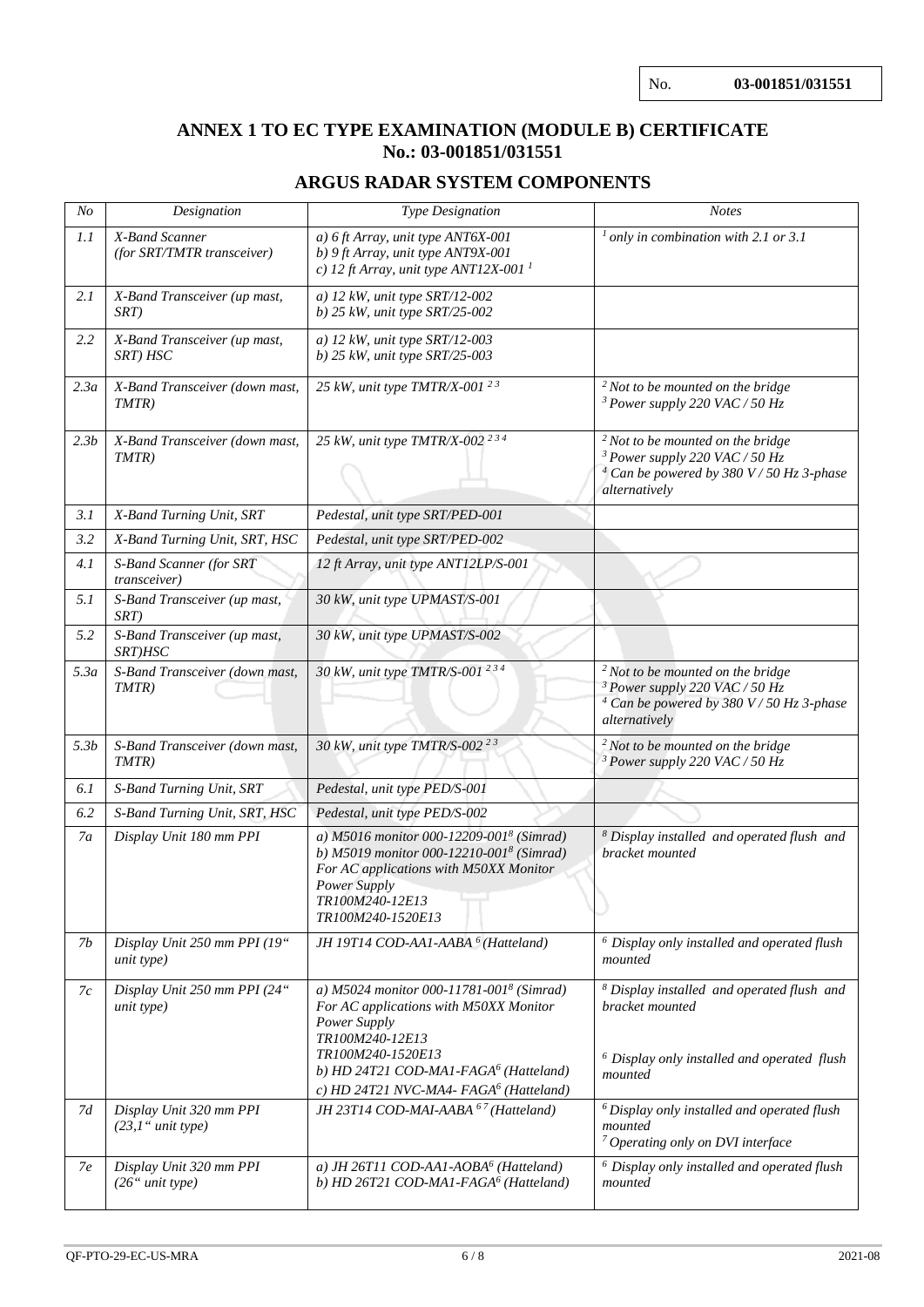| 7f | Display Unit 320 mm PPI<br>(27 <sup>o</sup> unit type) | M5027 monitor 000-12726-001 <sup>8</sup> (Simrad)<br>For AC applications with M50XX Monitor<br>Power Supply<br>TR100M240-12E13<br>TR100M240-1520E13 | <sup>8</sup> Display installed and operated flush and<br>bracket mounted |
|----|--------------------------------------------------------|-----------------------------------------------------------------------------------------------------------------------------------------------------|--------------------------------------------------------------------------|
| 8  | Control Unit                                           | Control Panel, unit type KEYB-002 $^5$                                                                                                              | $5$ Console version only                                                 |
| 9  | <b>Processor Unit</b>                                  | Display Core, unit type DCORE-001                                                                                                                   |                                                                          |
| 10 | <b>Additional Navigation</b><br>Equipment              | SRT Adapter Box, unit type SRTAB-001                                                                                                                |                                                                          |
| 11 | <b>M50XX Monitor Power Supply</b>                      | Power Supply, TR100M240-12E13<br>TR100M240-1520E13                                                                                                  |                                                                          |

# *NOTE: All displays M50xx (Simrad) may be installed and operated as a flush & bracket mounted*

Approval documentation:

### **Test reports -**

| M5024 – Bracket mounted Monitor 24", Vibration test, KONČAR Institute No. 21583VIB16001, |  |
|------------------------------------------------------------------------------------------|--|
| M5027 – Bracket mounted Monitor 27", Vibration test, KONČAR Institute No. 21583VIB16002, |  |
| M5019 – Bracket mounted Monitor 19", Vibration test, KONČAR Institute No. 21583VIB16003, |  |
| M5016 – Bracket mounted Monitor 16", Vibration test, KONČAR Institute No. 21583VIB16004, |  |